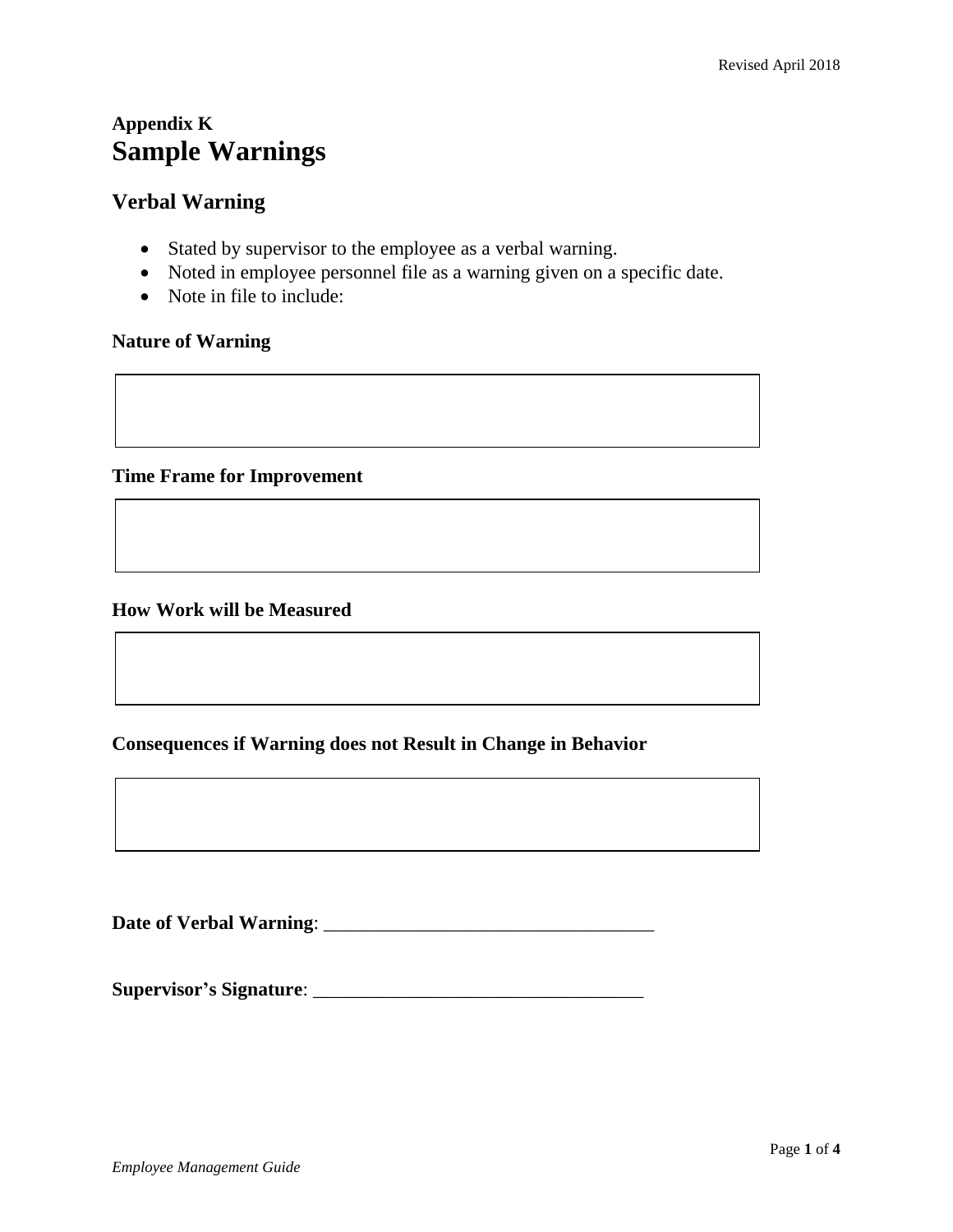## **Written Warning Letter**

To include: Nature of Warning Time Frame for Improvement How Work will be Measured

Date: March 27, 2015

Dear Bill:

This is to advise you that your work performance has not improved since March 5, 2015, when a verbal warning was given to you and noted in your file. The verbal warning stated you were coming late to work, taking long coffee breaks, leaving work early and not wearing your uniform.

At that time, we discussed and agreed upon a time frame of <u>one week</u> for improvement and how we would measure your improvement. We also stated that the consequences if you did not improve your performance on the job would result in a three day suspension.

Therefore, your work performance will be closely monitored to ensure the situation is being corrected. Failure to correct this within one week will result in a three day suspension.

I will be happy to discuss this with you in more detail. Please contact me.

Yours truly,

supervisor's signature

\_\_\_\_\_\_\_\_\_\_\_\_\_\_\_\_\_\_\_\_\_\_\_\_\_\_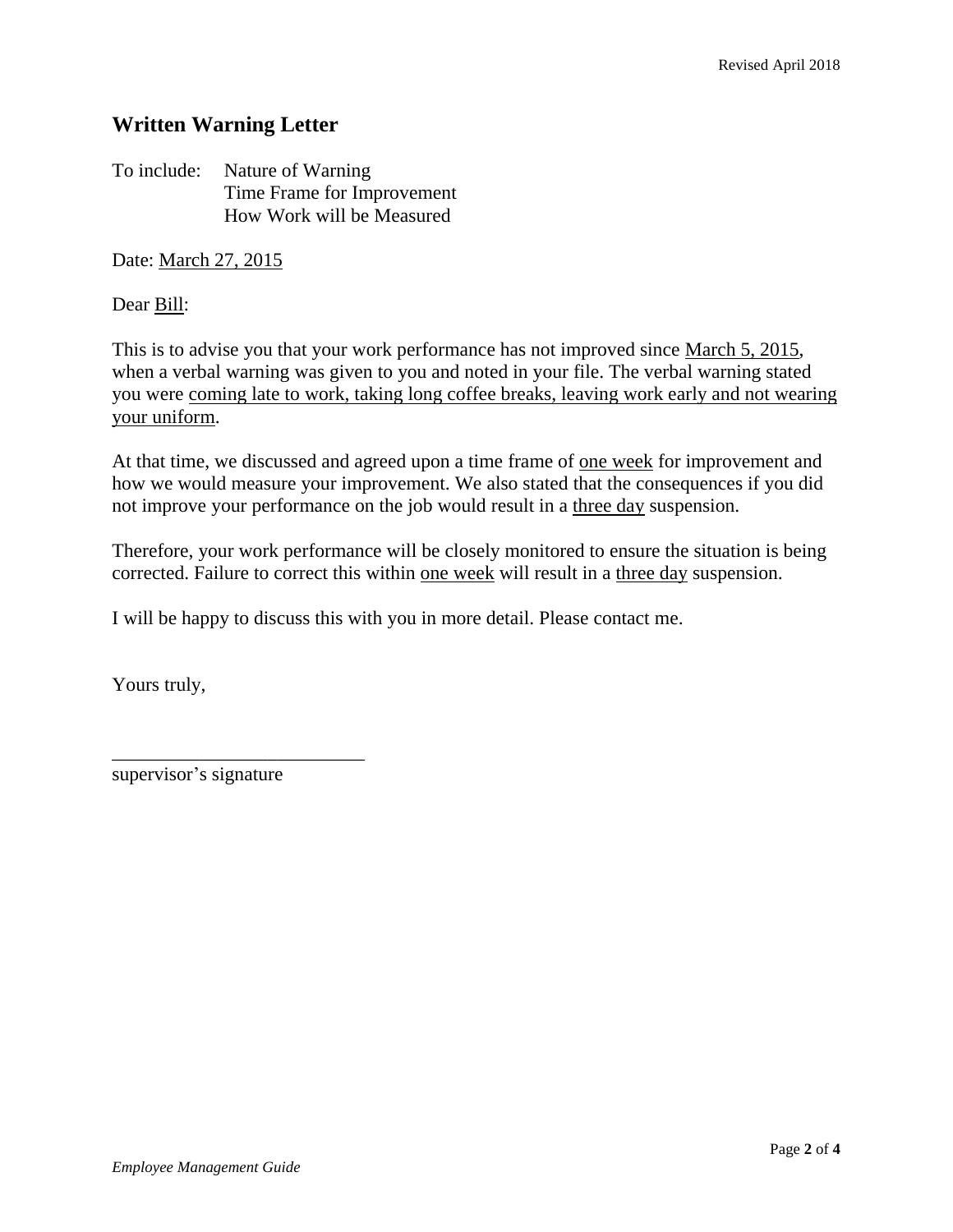# **Suspension Letter**

Date: March 27, 2015

Dear Bill:

This is to advise you that the community council of Green Meadows discussed your work performance at its regular meeting held on March 27, 2015. The attached Resolution  $\text{\#}60\text{-}14/15$  was passed at the meeting.

You are hereby suspended from all work related duties from March 28 to April 20, 2015; without pay.

The reason for this suspension as noted by both verbal warning on March 5 to March 8, 2015 and a written warning on March 21, 2015, is because of the following concerns of council: You are not fulfilling the duties of your agreement by coming to work late, taking long coffee breaks and not wearing your uniform.

Yours truly,

supervisor's signature

\_\_\_\_\_\_\_\_\_\_\_\_\_\_\_\_\_\_\_\_\_\_\_\_\_\_

Attachment